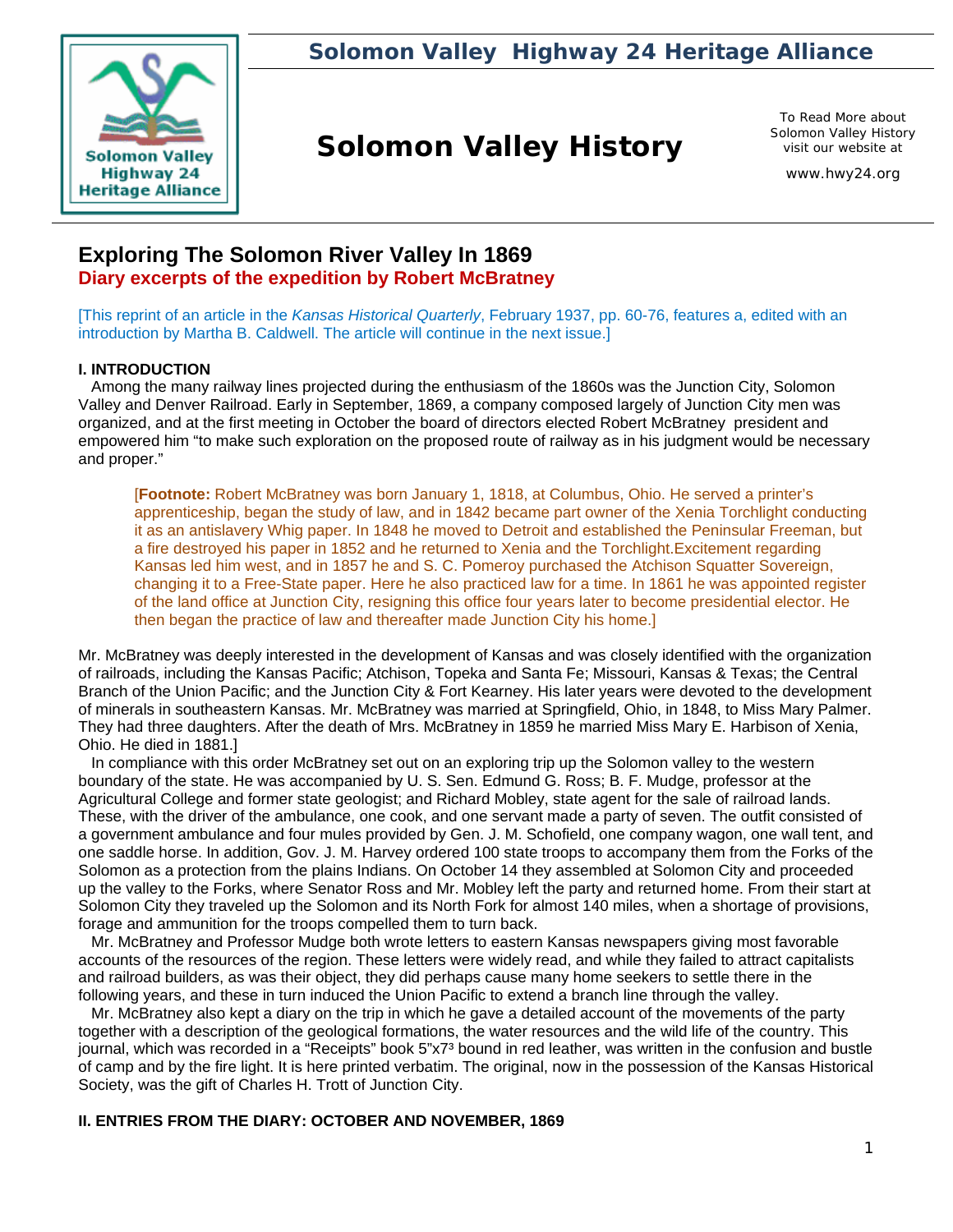Junction City.-Completed loading team for start. Govt. ambulance reported at 12 A. M. Commissariat hired of Smith & Callen, Robt. Milligan, driver. Hall Cook driver of ambulance.

 At 4² took train for Salina. Met here B. F. Mudge, Professor of Agricultural College, and for[mer] state geologist, E. G. Ross, U. S. Senator, and R. D. Mobley, who propose to accompany us on the trip.

Solomon City, Oct. 14.-Parties met at Salina last night report here for a start up Solomon. Teams not yet arrived. Visit salt works 2 miles west of S. C. Well 600 ft. Wind mill, thirty vats of 1,000 ft. Salt pure white, but large globules or cubes, ground by steam, 4 to 5,000 bushels on hand. Capital \$25,000, owned by Co. at New Bedford, Mass. One section land.-Manager Charles H. Reed. Met Elder Downer, who lives on Saline river. Thinks R. R. from J. C. to Denver should follow the Solomon river. Teams arrive at 12 A. Start at 2 P. M. Start. Ambulance leading. After one hours drive, find our commiserate wagon falling behind, the light load having four and heavy load but two mules; re-arrange.

 Three miles from Sol. cross Buckey[e], a small stream. Ten miles Hard crossing [creek]-fifteen miles reach Sand Creek, & go into camp. Weather warm evening cool. Soil light alluvial with sand. Bottom 2² to 4 miles wide. Timber along river and creeks light.

Oct. 17.-Get rather a late start Sunday and matters not well arranged for expedition. Last night amb. mule very sick. All right this morning. The sleep in the tent last night comfortable. Party in good spirits. Sand Creek on which we are camped (at deserted homestead of Richard Night [Knight])-is a small stream of excellent soft water. In June it was so high as to submerge houses or dug-outs of settlers. Water rose in four minutes to depth of 20 ft.

 The Sol. has improved most decidedly-both in width, soil, timber &c. since leaving mouth. Camp visited last night by Geo. & And. Ingersoll. This morning by Mr. John Night [Knight] a veteran pioneer, who presented us with two sacks potatoes for the trip.

 12 o'clock reach Lindsey. [Candidate] Co. se[a]t Ottawa. sit[uated], on high bot. pretty sight. Meet W. W. Lambert, Dr. Stewart, Mr. Mckee, Simpson, R. Night, Mr. Waddell & others. Also Lt. Tucker of Co. C, 2d Bat. State troops, who is to accompany us.

 2 o'clock, reach Minneapolis, four miles further. Met Mr. Smith who thinks he will overtake us on Tuesday and go with us. Bluff near the river. A flour and saw mill run by water of Solomon. Crossed Lindsey Creek at Lindsey and Pipe Creek at Minneapolis--Both well timbered. Pipe creek runs nearly parallel with the river for a long distance. Uplands undulating, sandy but fertile and very beautiful.

 3 o'clock, met Mr. Johnson, messenger from Governor's office who had been out to get our escort ready and Mr. Wright of Junction City. Mr. J. had promised to accompany us, but gave it up.

 At sundown went into camp on the river, south west of road, on Kelly claim & in abandoned cabin. Weather not so warm as yesterday. Evening bright moonlight.

Oct 18.-This morning cloudy and threatening rain. Cool. Yesterday met several soldiers who are to go in our escort. This morning several more have reported. They all want to be with us.

Breakfast late. Got off at 8 o'clock. Three miles from camp Yockey Creek and Delphos P. O. Mailed letters here. P. M. doubtful about Senator Ross' franks sufficient to pass letters through the mail. Examine here a mound, which was a curiosity, on ac[coun]t of remains of crockery ware found in it. Ware burned, but few specimens could be had at all perfect. Saw here the first beaver and rackoon. Beaver dams frequent along the river and creeks.

 At noon reached camp of Capt. Dalrymple on Fisher Creek. [Footnote: Near the present town of Glasco in Cloud county.] As we are one day ahead of time, concluded to go into camp, one of our mules being very lame, & the day being very raw and windy. At our camp are two very salt springs coming out on opposite sides of river. After dinner Prof. M. visited water fall four mile from camp said to be underlaid with blue lime. Found it light sand rock. Water power very fine and easy to improve.

 Day very disagreeable. Find officers and men ready for expedition. Are unable however to find any one who has been over 30 miles beyond the forks of Solomon. Opinions differ as to which branch of Sol. best and most direct for Denver. Unable to get any definite idea of courses or distances. Met at camp Capt. Snyder & Capt. Potts, both of whom have resided in neighborhood of our camp for past three years-both are of the Union volunteers. Capt. Dalrymple promises us an escort of 12 men to the forks of Solomon.

Oct. 19.-Last night cold. This morning just before day, set into snowing hard. Wind still blowing. Early start proposed deferred. At 8 o'clock got under way. Lame mule better. Eight miles from Dalrymple reached Asher creek, residence of Capt. Reese. Promise them extension of mail route and P. O. T[w]o miles from Asher Cr. visit camp of G troop Seventh Cav. U. S. A., Lt. Law commanding. Senator arranges for a horse and escort to go with him to Republican & across to the Saline.

 Four miles further reach Plumb Cr. and camp of Capt. W. A. Wincell [Winsell] of State troops. [Footnote: Camp was approximately three miles southeast of present Beloit in Mitchell county. ] Our escort to this point ten men under Corporal Lyon who continue with us to Forks of Solomon.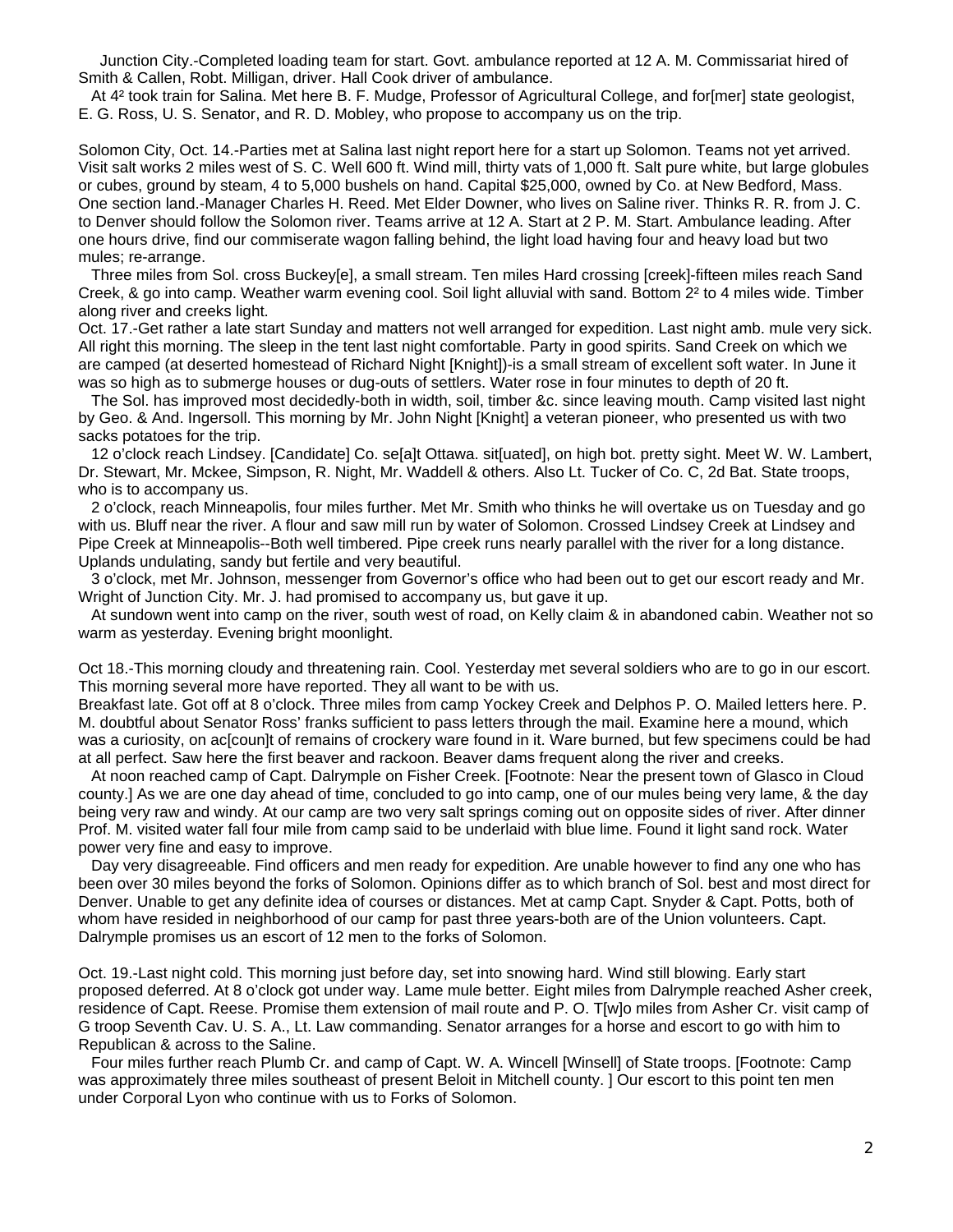Found Capt Wincell expecting us. He has orders to go with us as far as W. line of state with forty men & two wagons. He is afraid he will be unable to carry enough forage. We determine to engage another wagon. We also determine to reduce our load. Beyond the forks our Co. will be reduced to Prof. M. & self. The road today bad, the snowballing on hoofs. Reached this point at 1<sup>3</sup>. Found Capt. Wincell on hand and ready for the expedition with thirty men. Encamped for the night.

Oct. 20.-Last night very cold. This morning cool but pleasant. Bo't 16 bushels corn at 75 cts. Employed Richards, a hunter going to the forks to haul half of it that far. Got off at 8 o'clock. Our cavalcade of 40 men and eight wagons (including three hunters) make quite a formidable appearance. Reached Mulberry, 4 miles in one hour. Banks steep. Had to attach lariat and put on 20 men to haul up wagons. 2 miles further on reached Brown's Cr. & had to repeat operation. Both Crs. finely wooded & watered. Nooned on Brown after crossing. Water excellent. 8 miles further Limestone Cr. After crossing pass over up-land for two miles and strike into the Wacanda bottom which we keep to Forks. On high land tested depth of soil. Dug 20 inches on highest point without reaching subsoil or getting below roots of grass. Bottoms from Plumb Cr. to Forks widest yet seen. Average width about six miles. Soil black loam. Generally covered with prairie grass. West bank of bluff, shell or fossiliferous lime-fossils very plentiful and very distinct.

 Neglected to say Capt. Wincell failed to accompany us on account of sudden sickness of his wife. Supplied her with medicines and jellies. Detachment of troops in charge of Lt. Beecock [Joseph Becock].

 Reached Waconda or Solomon Forks at 4 P. M. Found here Capt. Stanfield from Republican and Lt. Whitney from Saline each with detachment of 30 men to accompany us. Called council of war. Find men provided with rations for 15 days, but short in forage and ammunition. Whole force 89 men, rank and file and about 15 other persons, including our party teamsters and scouts. Concluded to reduce the force fifteen and divide their ammunition and provisions among others. Officers think we will be apt to find Indians, & do not think it safe to go into the country with less men. Fix time for starting at 1 P. M. tomorrow.

Oct. 21.-At eight started with our regular party to visit the land in the forks of the Sol. Found the conformation very much as it is at Junction City except that the second bench is higher, & the hills back not so high. Saw lands next to both rivers. Soil good. All concluded it a nice place for a town. Off to the N. comes in Oak Cr. and to the S. W. another fine and wooded Cr. the name of which we have not heard.

Taken in connection with the creeks crossed yesterday, & the tributaries above in connection with the heads of tributaries of the Saline and Repub. this is as fine a contre as any in the state and were there a military post here, as there should be, it would go far to defending the whole of this part of the State, & in a short time would grow up around it a settlement that would defend itself.

 Crossed the S. B. of S. and struck out for the Waconda or great spirit spring of the Indians, which is about four miles below the forks. Three miles below camp crossed the main Sol. and have thus crossed all the branches. Find about the same amt. of water in all, that is a stream about 50 ft. wide and from two to three feet deep, at this its dryest. Water clear and pure, & excellent for drinking.

 About a mile from our last crossing found the spring. The river approaching in S. E. direction makes a sudden bend to the east & after a sweep of about three and a half miles returns to its course. The sp. is situated in the bend. The land on which we approach is high prairie. The top of the spring is on a level with the surface of the prairie. East of the spring the ground falls off thirty to forty feet. The basin of the spring is a natural mound, composed of lime and sandy shale in place, or in thin and irregular stratification the form being an irregular ellipse about three hundred feet from east to west by four hundred and fifty from N. to S. The thickness of the rock being from twenty five to thirty feet. The sp. rises in the center of this stone basin, is circular in form and thirty feet in diameter. Its depth is uncertain, as it seems to be filled up with dirt and rubbish. At the time of our visit, the bowl was even full and running over on the east side. Depth as far as we could judge 10 ft. The water is strong salt with slight taste of lime. Basin surrounded by a ditch 50 to 75 feet wide, 20 to 25 ft. deep to bottom of mound.

 Returned to camp at 11. As men were strangers to each other and to officers, and needed organizing and drilling together, concluded to defer starting till morning. After dinner Senator Ross put men thro' cavalry drill for an hour & then made short speech explaining objects of exploration, the necessity of subordination, the dangers & privations to be expected and the advantages of R. R. Writer also made short speech. Orders by Capt. Stanfield for all to be ready to move out by 7 o'clock in morning as forces would move breakfast or no breakfast.

 At sundown a strong cold wind sprang up from the north, but at this time 9 P. M. it has moderated. This morning Mobley and Lt. Tucker examined two creeks of S. F. [South Fork] One coming in from S. two miles from W. with a fine stone quarry half mile. Half mile below Cr. good water power. Water in creek stopped by Beaver dams. Cr. well-timbered with hard timber, and growing better up. Width of bottom <sup>2</sup> to <sup>3</sup> mile, water good. The other Cr. 3 miles from W. below. Examined Cr. for six to seven mile. Running water. Bottom 3 mile wide-hard & soft wood.

 This after[noon] Prof. M. and Mobley examined Oak Cr. for seven to 9 miles. Find it nearly as large as a Br. of Solomon, with bottom 1 miles. Well wooded with hard wood. Gooseberry, plumbs and grapes. Three branches, all wooded, with good bottoms. Upland rich loam. Ascent gradual. Rock 8 m up.-lime. Water of Cr. running, but not strong. Also ponds supplied with stock water.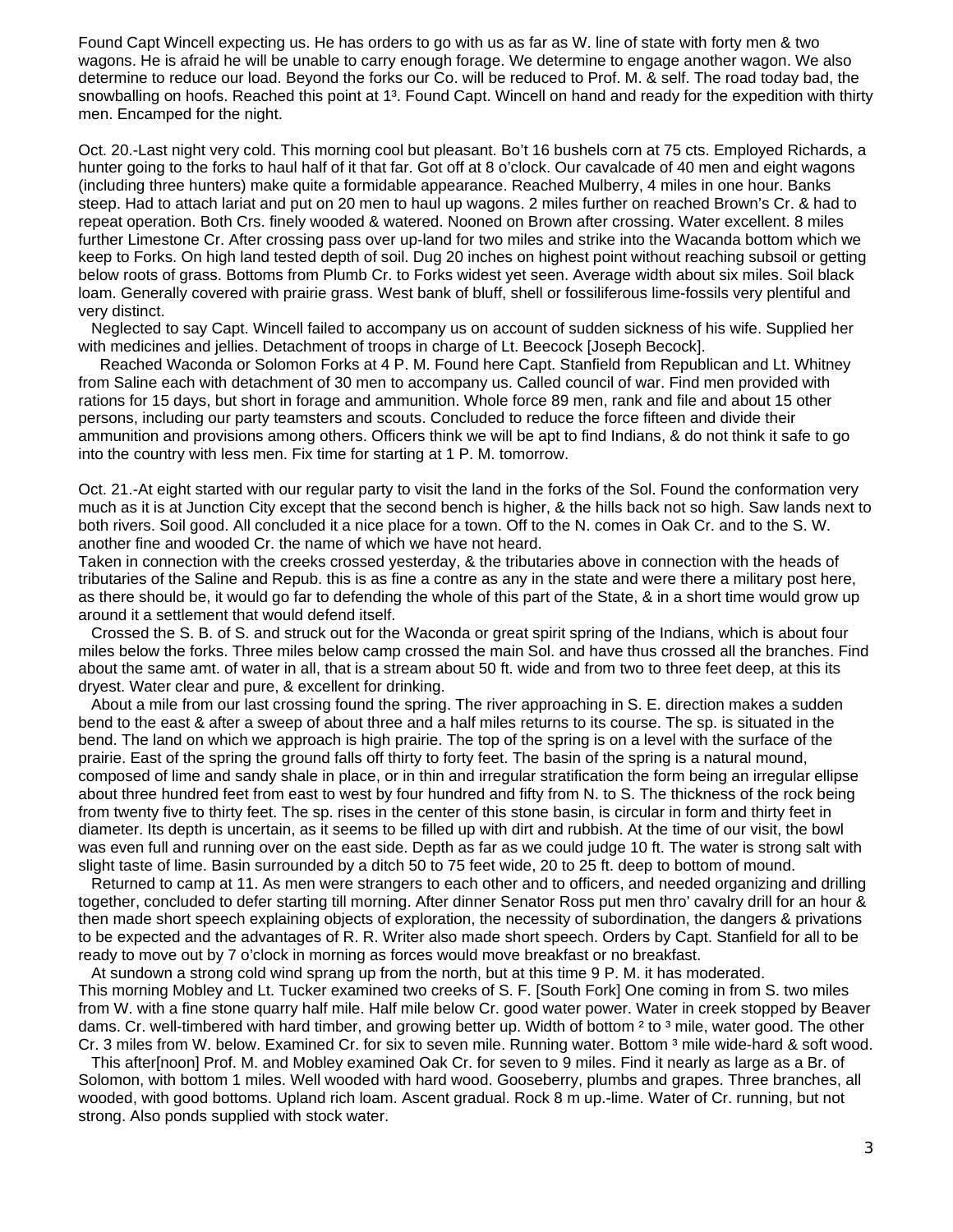Oct. 22. 5 A. M.-All hands up this morning at 4 prepare to forward movement, but 0. Phoebus, a strong norther blowing filled with snow, that fairly stings the face.

5 o'clock.-Have sent word to Capt. to suspend execution of order to move at 7. Breakfast under difficulties at 6. Invited Capt. to make tent headquarters, and advised him to organize his battalion by detailing men for adjutant, wagon master, and scouts. Agreed to. Lt. Tucker Co. C, appt. adj. Private Deland wagon master, and privates Newton & Garrison Company A, L. Taggert and Street Co. D, and Hanniwalt and Swallow designated as Scouts. Genl. order No. 1 designating headquarters, appointing adj. &c. defining order of march, guard mount &c issued, also sp. order No. 1, & Sp. Field Order No. 1 appt scouts. Hour of guard mount fixed at 5 P. M.

 At 9, the storm having moderated, Senator Ross and Com. Mobley mount for a return to the settlements under Sergeant Lyon and a detail of five men from Capt. Dalrymple's troops. We part with them with regret. As soon as they were gone, the order was given to take up line of march in 3 of an hour or at 9 o'clock.

The snow had ceased falling and the men obeyed the order with alacrity. Crossed N. B. of S. at the proposed town site, at a good crossing and moved up the stream. We followed the valley for two miles, & then took the uplands by a gentle ascent of perhaps twenty feet. The prairie is gently rolling, and smooth for wagon. At three and a half miles crossed a ravine which had cut thro' the stratum of shell rock which we have noticed since passing the sand stone belt. The technical designation given this rock is inoceramus, that animal being the principal one [fossil] found in the formation.

 Soon after reaching the prairie the snow storm re-commenced, with almost blinding fury. Suggested to Capt. that on account of the men, who are badly provided with clothing, that we get into camp as soon as possible. At twelve o'clock got into camp, in timber of Solomon, wood, water and grass convenient.

Oct. 23. C[am]p Stanfield.-Last night very cold ice in bucket one inch. Good deal of noise and disorder in camp last night. Too much shooting yesterday, as none of the men started with over 30 rounds. Capt. with us last night. In bed at 7<sup>3</sup> and not up till called for breakfast. At my request he issued this morning Gen. Ord. No. 2, admonishing men that we are upon dangerous ground and exhorting to vigilance. Prohibiting shooting on march or in camp except by order or in case of attack-requiring horses to be brought into camp lines at 8, and perfect quiet by 9-at taps.

Our camp last night as near as I can make out by Colton's map, was in S. 30, T. 6, R. 11 W. [Footnote: About two miles west of the present town of Downs in Osborne county.] Before leaving home I ordered from the land office a plat of the surveys along the N. B. [North Branch] of S.[Solomon] but on opening it on reaching the river found the plat for S. B. [South Branch]

 Got off this morning at 7 A. M. Followed up the bottom in a westerly course, with an inclination to the North. After traveling some ten miles found our wagons some four miles in the rear and column moving without rear guard. Protested to the Capt. against such an arrangement. Waited for train to come up, & put guard in rear. Order of march straggling, column stretched out from two to five miles. Delayed at a small Cr. in getting our wagons over. Advance marched on getting two miles ahead, when turned into a bend of the river to camp leaving the ambulance to pass on. Had to turn back. Two men sick; took them in ambulance. For first ten miles-made by 11-very cold. At 12 moderated, snow melting and balling.

 Our trail since starting, up a rich smooth high bottom; from two and a half to three miles wide. Six miles from Waconda there is a succession of small hills, fifty to sixty feet above the prairie, and very much broken or cut up, present themselves to the left. The severe weather prevented us leaving the column to examine the plains back of these hills; but as the buffalo keep in them, only crossing the bottom to get to the river, we conclude there is a soil there that will produce what will sustain animal life. For the past four days we have found the bottoms marked and considerably cut up by buffalo paths from the highland to the prairies. Sometimes these paths are within ten to twelve feet of each other. They resemble wagon ruts, except that they are wider, usually being from ten inches to a foot and two to three inches below the surface. They give quite a jolt on crossing. To-day we have seen several thousand buffalo, grazing near or upon the highlands on both sides of the river. As our men are forbidden to shoot, they are not disturbed. They are generally males, the patriarchs of the herds which we know are grazing in the uplands. They are kinds of outposts who give the herd notice of the approach of danger. Imposing as we think our cavalcade, it does not appear to disturb these wild cattle. Occasionally a squad of them will, after staring at us for a short time, gallop leisurely off to a short distance, then stop, take another look and resume their feeding.

 At two o'clock, went into camp, as near as I can make out on Sec 3, T 5, R. 14 W. [Footnote: Approximately three miles from the present town of Gaylord.] Distance to-day about 18 miles. Below us some four miles, come in Crs of considerable size. We are only about four miles below the mouth of Middle fork of S. The prevailing surface rock is still lime, but of a different character, and several kinds. Among them are found nodules, resembling maple sugar, caked in the dirt, specimens of the magnetian found at Junction City, but more buff, and their strattas of a darker hue, from which hydraulic cement lime is made. On this side occurs but three small Crs. to Waconda. More have presented themselves from the other side, to avoid crossing which, we chose this side the river. Bow Cr. C[am]p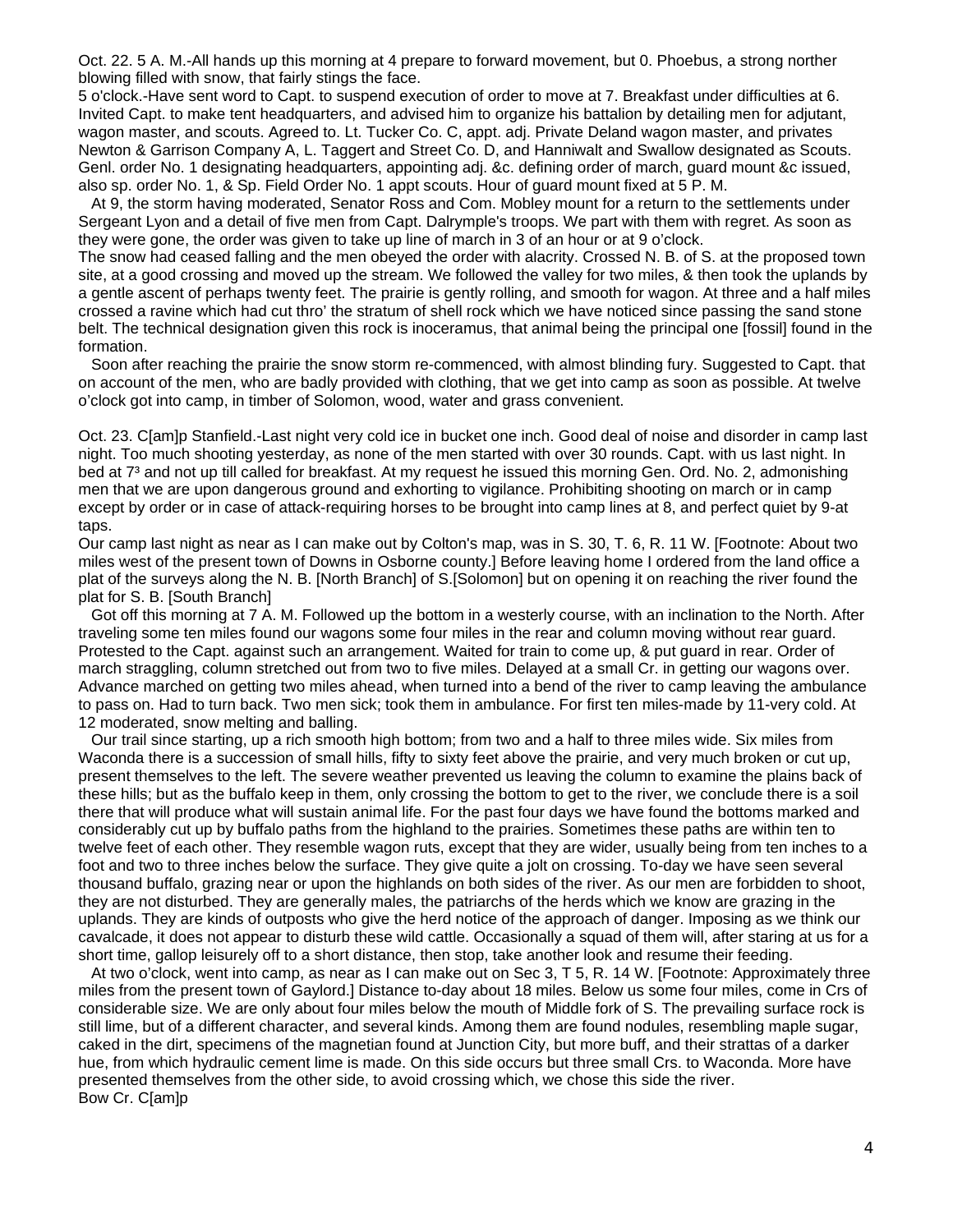Oct. 24.-Last night cool but pleasant. Capt. retired at 7<sup>3</sup> and slept soundly till called for breakfast. Had done same night before. He is proving himself an able sleeper. He allows the camp to take care of itself. Guard out all night and awake. Went round to see. Gave the Capt. rather severe reprimand for leaving ambulance and train three to four miles. Required him to halt the column, at different crossings, & to use the men in getting wagons over.

 Rolled out at 8 A. M. This being Sunday tho't it best to give the men an extra hour. Crossed the Solomon about one mile from Camp, at a very good crossing. Struck out on a magnificent bottom, at least six miles. A creek came into the river a mile below where we crossed and another just above. A mile or two after crossing, including the river we had four wooded streams in view. We passed for some distance between two of these Cr. crossing the upper, after which we passed for near ten miles over as fine a bottom as we have seen since starting. Its average width was full six miles, with a gradual swell to the up[lands]. Both the prairie and the uplands are rich black soil, at one place where we used the spade, on bottom found the soil rich vegetable mould to the depth of 20 inches, with a subsoil of light clay, very dry and hard. Our course to-day as for the past three days has been over the prairie grass, with occasional bunch grass, in the lower bottoms. The sod seems to be very firm and hard, the hoofs of 60 men in front of us making no impression perceptible to ordinary eyes, and our ambulance making frequently no track. Our distance to-day has been only about 15 miles. During the day we have seen more timber than any day since starting. Some five miles from camp our route brought us to the bank of the Solomon, where we noticed a low valley, on the other side, half a mile wide and reaching to our present camp, very well wooded, with cottonwood, pin oak, elm and ash. On one of the creeks we found very nice sweet grapes. Before going into our present camp we passed from the higher into the lower bottom, in crossing which we noticed patches of sand plums. From the north side we had sight of a stream which we took to be Middle Fork of Solomon. If it was so we have no desire to explore it. Our reason for supposing it S. F. was that it made a larger opening in the highlands than any other that we noticed, & the opening appeared to be filled with trees, the tops of which were far below the bluffs on both banks. From the North side for a greater portion of the distance, today, the highlands appear to come almost up to the south bank of the river, and were more rugged than any we have before noticed.

 We noticed also that these bluffs were frequently broken by ravines some of which were timbered for short distances, and on some of them we thought we saw cedar-we were the more disposed to think so from the fact that on one or two of the short creeks or ravines of this side, some of which had attained a growth of twenty to twentyfive feet.

 We have passed out of the salt basin. The water of the Solomon and its tributary is clear, pure and hard, and known as limestone.

On the creeks we were obliged to dig, and to use the lariats in letting down [and] pulling up the wagons. The creeks have cut down their beds to 25 to 30 feet through the loamy soil, their bottoms were narrow and their sides steep. But for the cuts down their sides made by the buffalo & the wearing of rains, it would have been impossible to have crossed them, even with the aid of the strong and willing hands of the troops.

 Our camp to-night is just above Bow Creek, in T. 5, R. 17 W. [Footnote: In the vicinity of Kirwin, Phillips county.] This is the only creek, the name of which we could learn. It is not large, but has a fair valley.

 The day has been pleasant. Our camp is on the S. West side of the river. The grass is scarce, the buffalo having kept it grazed down short. This is hard on the animals of the troops, as the expedition is woefully short of corn. Our train now consists of 77 men and seven wagons, two of which are 4-horse. One team horse was taken sick last night, & this morning got into the river and was unable to get out, and so was shot to put him out of his misery. One team and three men left this morning to return to Fort Sibley. [Footnote: Located on Lake Sibley in Cloud county. Fort Sibley was a military camp established about 1867 for defense against Indians.]

 Our scouts this evening report fresh Indian signs north of the river. The hunters remark it as a strange coincidence that all the buffalo seen are heading north. We have seen but few to-day-not over 100. Several have been shot, some distance from the trail, but none of the meat has been brought to camp. Several turkeys, as usual have been killed. To-day one of our men killed a bird of a strange specie to us all, of bright black and green plumage, tufted head & long tail feathers. Its voice was represented as like that of the magpie. Another of the men picked up a large pelican on the prairie, supposed to have been shot by Indians within the last 24 hours. It is a beautiful specimen, and large, measuring full eight feet from tip to tip of wings. Its bill to back of head measuring about 15 inches, and its pouch of the capacity of two to three quarts. One wing and bill appropriated by the Professor, the other wing by myself and the breast feather by Hall, our cook.

 Since the foregoing was written, the buffalo have fairly swarmed about our camp. More than a dozen have been killed & the camp is well supplied with meat. Our mess have a pair of hams of a yearling heifer.

 Since camping have visited the uplands, and have found the magnetian limestone fifteen [feet] thick, one layer being over four feet. This stone is white with a slight tinge of buff. It is ahead of the Junction stone. Also a stratum of white impure limestone, or a species of hard chalk. This stratum is irregular, but of about 20 ft. thickness.

 From the uplands the view is splendid; several finely timbered Cr. coming toward the river as far as the eye can reach; the ground is nearly level, and a fair soil as fair as any lands east of the Republican.

To-day we have seen more timber than any day since starting; and in sight from the uplands and within a radius of ten miles there is more good timber than can be seen from any other point on the river.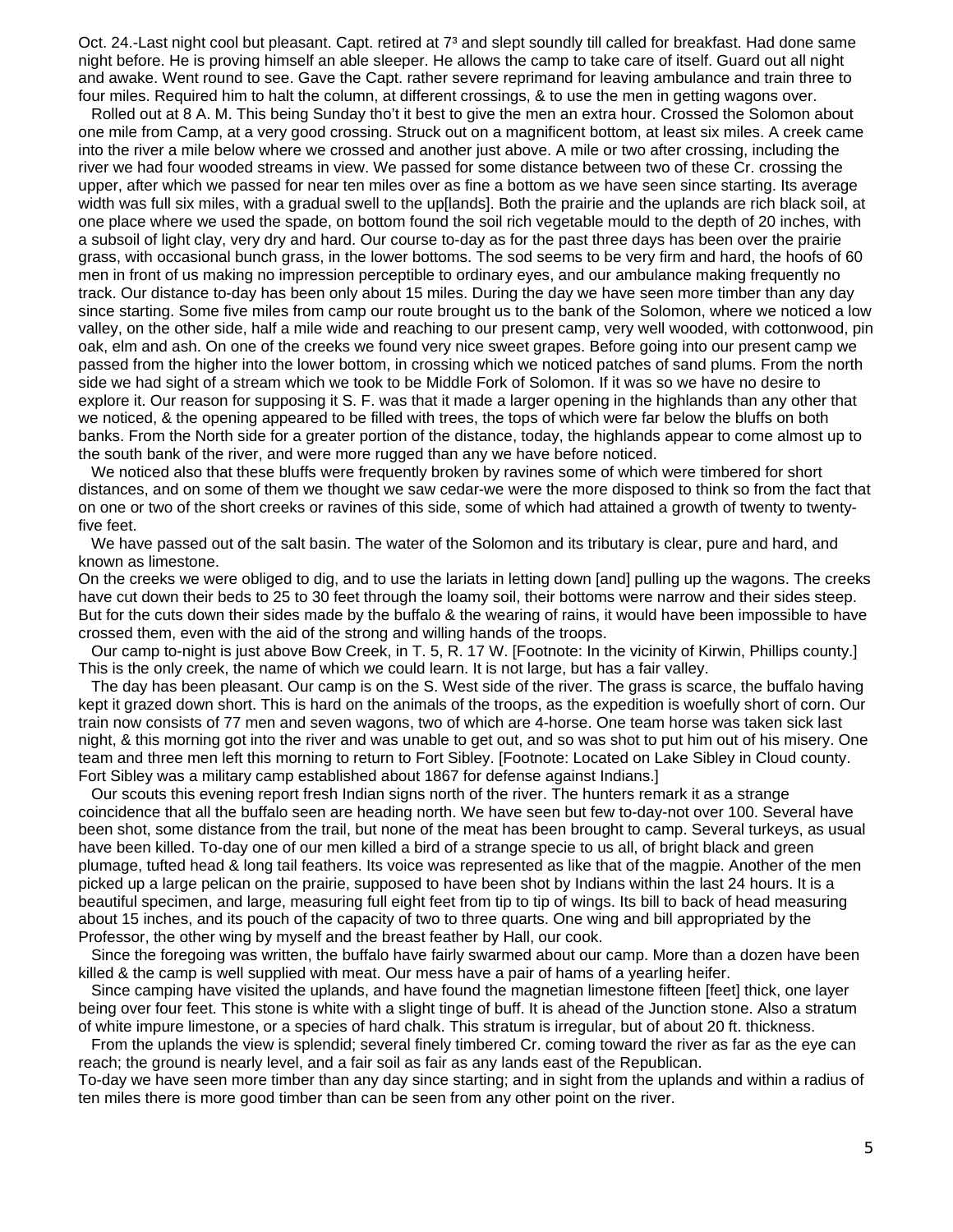A few miles below our present camp we passed through a last year Indian camp, covering more than a half section of land. It is equal to the accommodation of at least 2,000 Indians. We picked up several relicks, but none of much interest.

Three of our men out on a scout towards the Middle Branch, (about eight miles south) ran upon a herd of ten horses, running loose upon the prairie.

Camp Retreat [Footnote: About four miles east of present town of Logan, Phillips county.]

Oct. 26.-Left camp this morning at 8, recrossed river on to the high bottom, when limestone cliffs in hills came into view. Pr[airie] Broad 4 to 6 mi. wide and course straight & no obstruction for 10 miles. Uplands, both sides, very level & land rich. Buffalo numerous men in chase and 7 gray wolves try it & fail from shouting of men. Strike an old trail soon after leaving camp & follow all day. [This was probably the remains of the stagecoach road operated by the Leavenworth and Pikes Peak Express Company in 1859-1860.] Trail overgrown. Pull up Creek bottom changes to south side. We pass over a point of high land one mile & again strike bot. Go into camp in woods on river seventeen miles. Our camp 5 miles west of \_\_\_. Horses starving grass poor men out of rations determine to turn back in morning. It is literally out of the question to go on. The grass is all eaten off by the buffalo, & some of the horses have had no corn for three days. We find that we made a fatal mistake to our enterprise in relying on the state troops for escort. However well they may do to watch neighborhoods, they are unfit for a march or a prolonged military effort. The men regard their employment a farce, & they show little respect for officers or others. Besides the officers are very like the men, untrained for their duties and accepting them simply as a bridge over some financial or other difficulty. The duties that the militia are expected to perform is one that ought to be performed by the army of the U. S. and it is to be hoped that our public men will see to it that the duty is strictly performed.

Camp Whitney [Footnote: About three miles southwest of Kirwin.]

Oct. 27.-Got out of camp on retreat at 8². Reached Saurian Cr. seven miles, in two hours. Whilst train getting over Cr. we visit Saurian Point half a mile north of the road. The Prof. was after shells & was very successful. One new shell found by him, belonging to the oyster family, shows that it has been fully 12x15 inches. It was found in chalk formation. The outside of this large shell is covered by smaller shells, apparently barnacles. Another of the same shell seen by him imbedded in a stone which he was unable to remove or get away, he estimated to be  $2<sup>3</sup>x2<sup>3</sup>$  feet. But the discovery of the greatest interest to the professor was that of the vertebra of some animal the species of which he could not determine, but believed it to belong to the Saurian family-the nearest living representative is the alligator. This was found in the lower part of the chalky formation, at least fifty feet below the top of the cliff of chalk rock. In this formation, he also secured a very large number of fossils which must prove of great interest to science. But I shall leave him to tell his own story in relation to the rocks, shells, &c of this interesting country. The time consumed in examining these relics of a past world consumed a couple of hours, during which time our train was moving on. But as we had with us a small guard, we felt no uneasiness, though we tho't it prudent to keep a lookout for Indians.

 The professor desires that the creek be called Salurian Creek, and the point from which he collected his shells &c. be called Salurian Point.

 A rapid ride of an hour took us across 10 mile Prairie. At the lower end of this Prairie the bluffs close down upon the river, requiring that the road should cross the stream. At the lower end of the prairie, we found Capt. Stanfield and his company halted taking a noon meal. They had concluded to leave us here, & to strike over to the Republican, and follow it to their post at White Rock. We bid them good bye & proceeded on, crossing the river three times passing our Bow Cr. Camp & the mouth of Bow Creek, and camping on the river 20 miles from our starting point this morning. In the timber of Solomon and Bow Cr. we find the wild turkey almost as numerous as the buffalo on the Prairie. Before we had been in camp an hour as many as 20 turkeys had been brought in-six by Lieut. Marshall of Co. A, who also br't in one black tailed deer, and wounded another.

 The command of our escort devolves upon 1st Lieut. C. B. Whitney of Co. A, who takes the place of Capt. Stanfield in our mess.

Camp Lawrence, South Branch Solomon, Thursday Oct 28, 1869. -Camp quiet last night. Concluded, as the weather was pleasant, to drive over to South Fork of S. and go back to Forks by that Br[anch]. So, here we are. Prof. & self made the trip on horse back moving down N. B. on S. side three miles and then crossing the line of march of column, & striking the S. B. some five miles above our present camp. [Footnote: Near the present town of Alton.] Our object was to see the character of the soil and topography of the land between the two streams. It is quite as level as we expected and the soil rich. Stone plenty and convenient. No wood or running water after getting one mile from the river, on the route we travelled. The distance between the two streams at this point is about 18 miles. But as our course was southeast and along the divides the distance travelled by the column was full twentytwo miles. The distance ridden by Prof. M. & self over 30 miles. The hills were nearly covered with buffalo. We have seen more of them today than altogether. Saw also deer, elk and antelope. Also gray wolves thousands of prairie dogs, coyotes, and sage hens. We find the grass much more abundant, which explains the comparative scarcity on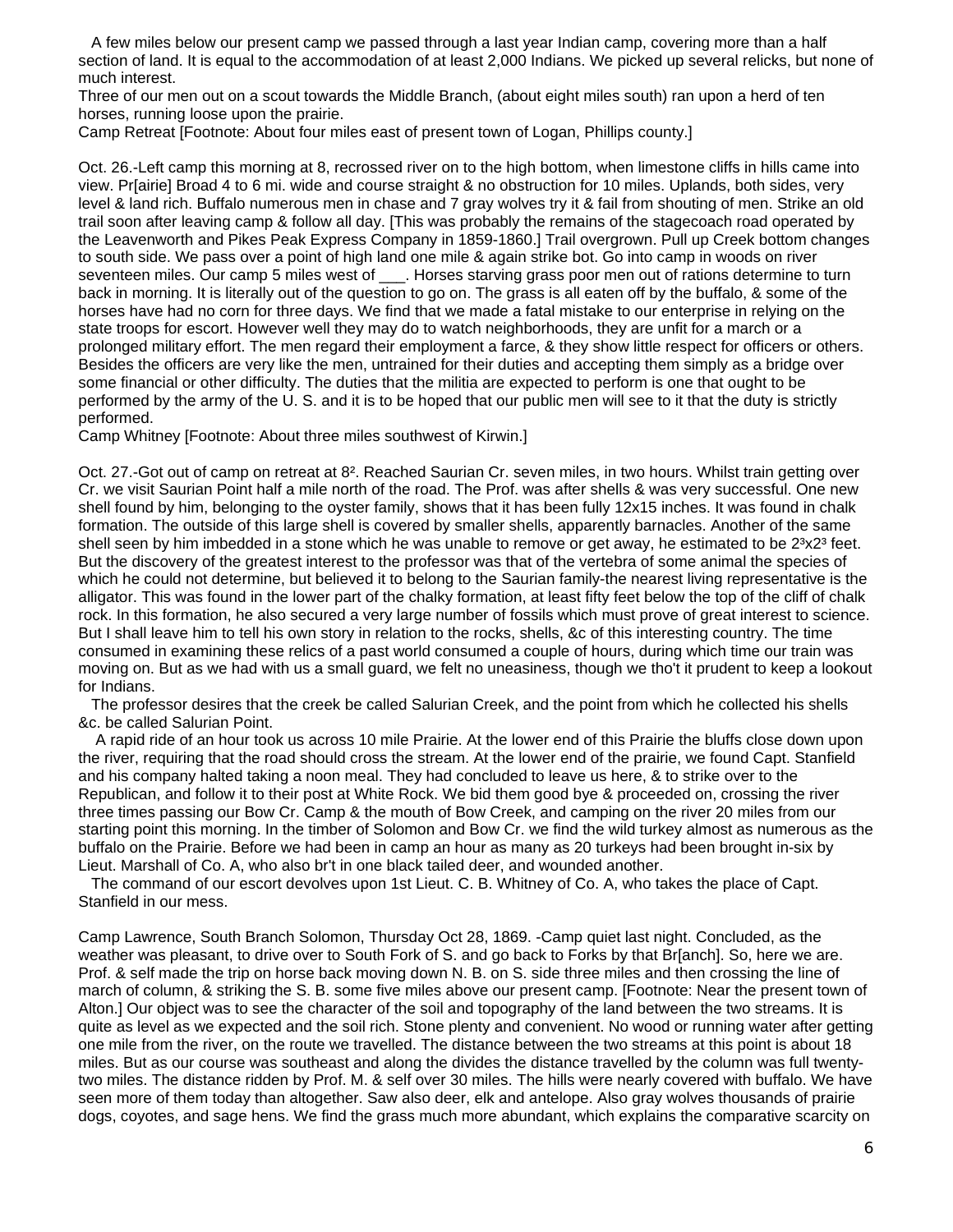the bottoms. In a canon of the N. B. we found the cliff of magnetian limestone full 35 ft. This was as far as we could see for the debris at the foot. The Prof. calls it the Ft. Hays stone. It is the best building stone in the state.

We struck the river at 12 M. Found it very much larger stream than the N. B. & running three times as much water. The bottom however is not so wide, not being over two to 2<sup>3</sup> miles wide. Timber not so plenty so far. The distance from our present camp about forty miles, as we estimate it, but as we are not certain where we are it may be further.

 To-day the men have enjoyed their propensity for slaughter, and have left no less than 10,000 lbs of beef on the prairie. Lieut. Marshall brought in a piece of a 3 year old cow, the fattest we have seen. In any market it would pass for stall fed beef. Our camp is on the S. B. bank. The buffalo are swarming about it. Camp Marshall, [Footnote: Near present Osborne.]

Oct. 28.-As we made it our camp of last night was 36 miles from the Forks. Our present camp is in T. 7, R. 13, or 15 miles from the Forks.

In a ride of 15 miles on the South side of the S. F. have had a good opportunity to see the creeks, wood and water & the bottom and upland soil of this branch of Solomon. Magnificent country the very finest in the state taking the two branches together. Bottom 6 to 7 miles wide & rising to rolling uplands so gradual as to make it difficult to say where the bottom ends and uplands begin. Soil deep rich loam. Dug to depth of 30 inches without getting through. A majority of our party think this is the best valley of the two. Prof. M. & self do not agree in this. The width of bottom of N. F. greater, more timber and good rock convenient. On this B. timber of better growth, more water in river.

In crossing from N.[orth] to S.[outh] B.[ranch] failed to find Middle Branch as laid down in Colton's map. We think it comes in 50 miles from Forks.

[Editor's note: There is no middle branch, which is the reason they did not find it.]

 Peculiarity of this stream, its straightness. From R. 6 W. to R. 23, in T. 7 or 100 miles not varying at any time more than 6 miles from due east course. No other stream in the state so straight.

This has been another fine day, & another of slaughter among Buffalo and turkeys. A Mr. Phillips of Lt. Becock's Co., shot four on line of march, & a halt of an hour to secure the meat.

Since coming into camp Mr. P. has shot two others the horns of one which he presented Prof. & self to be carried home. He took out 30 lbs. of tallow which he was unable to bring in, & has left it for morning, leaving one of his socks with it to keep off wolves, said to be a sure remedy.

Camp Becock, Oct. 29, 1869.-Camp astir early this morning. Mr. Phillips went out for his tallow and found it all safe. He also brought in hams of another buffalo.

Rolled out at 7<sup>3</sup> o'clock. As we were within an easy half day's march [of the] Forks, the block house & safety, the men were loose in their movements, & some who have not ventured to leave the column for a week, are off for a hunt, & it is difficult to keep up any regular order in the movement of the column.

Soon after leaving camp, left the line of march, with Bob to have a little hunt on the highlands between the rivers. On getting out of bottom found our camp of last night was not over four miles from N. B. The lands between very beautiful undulating prairie, & as rich as the bottom. Found plenty of buffalo, & a rough ride and several shots, only damaged a couple however both of which [ran] off.

Camp Becock, Oct. 29, 1869.-Camp astir early this morning. Mr. Phillips went out for his tallow and found it all safe. He also brought in hams of another buffalo.

Rolled out at 7<sup>3</sup> o'clock. As we were within an easy half day's march [of the] Forks, the block house & safety, the men were loose in their movements, & some who have not ventured to leave the column for a week, are off for a hunt, & it is difficult to keep up any regular order in the movement of the column.

Soon after leaving camp, left the line of march, with Bob to have a little hunt on the highlands between the rivers. On getting out of bottom found our camp of last night was not over four miles from N. B. The lands between very beautiful undulating prairie, & as rich as the bottom. Found plenty of buffalo, & a rough ride and several shots, only damaged a couple however both of which [ran] off.

Followed the divide down to the Forks. Train had gotten ahead of us, it having travelled only about 14 miles, whilst we have ridden at least 20, most of it a perfect steeple chase.

On overhauling train found that Co. of Lt. Whitney had turned off for the Saline, which they expect to reach tomorrow. Command of escort now devolves on Lieut. Beecock. At 12 M. left the Forks on down and return trip. Some of men turned off to visit spirit springs, & after doing continued down river sending a herd of several hundred buffalo directly across our line of march. An exciting chase and shooting, but no meat. At 1³ went into camp on Limestone, a very fine creek and well wooded. Grass in last camp & this plentiful.

Limestone Cr. Cp., [Footnote: About one mile east of the present town of Glen Elder.] Oct. 31.-Up at 5. As the State troops are stationed on Republican, Solomon & Saline and Smoky, find our escort dwindled down to a few men,